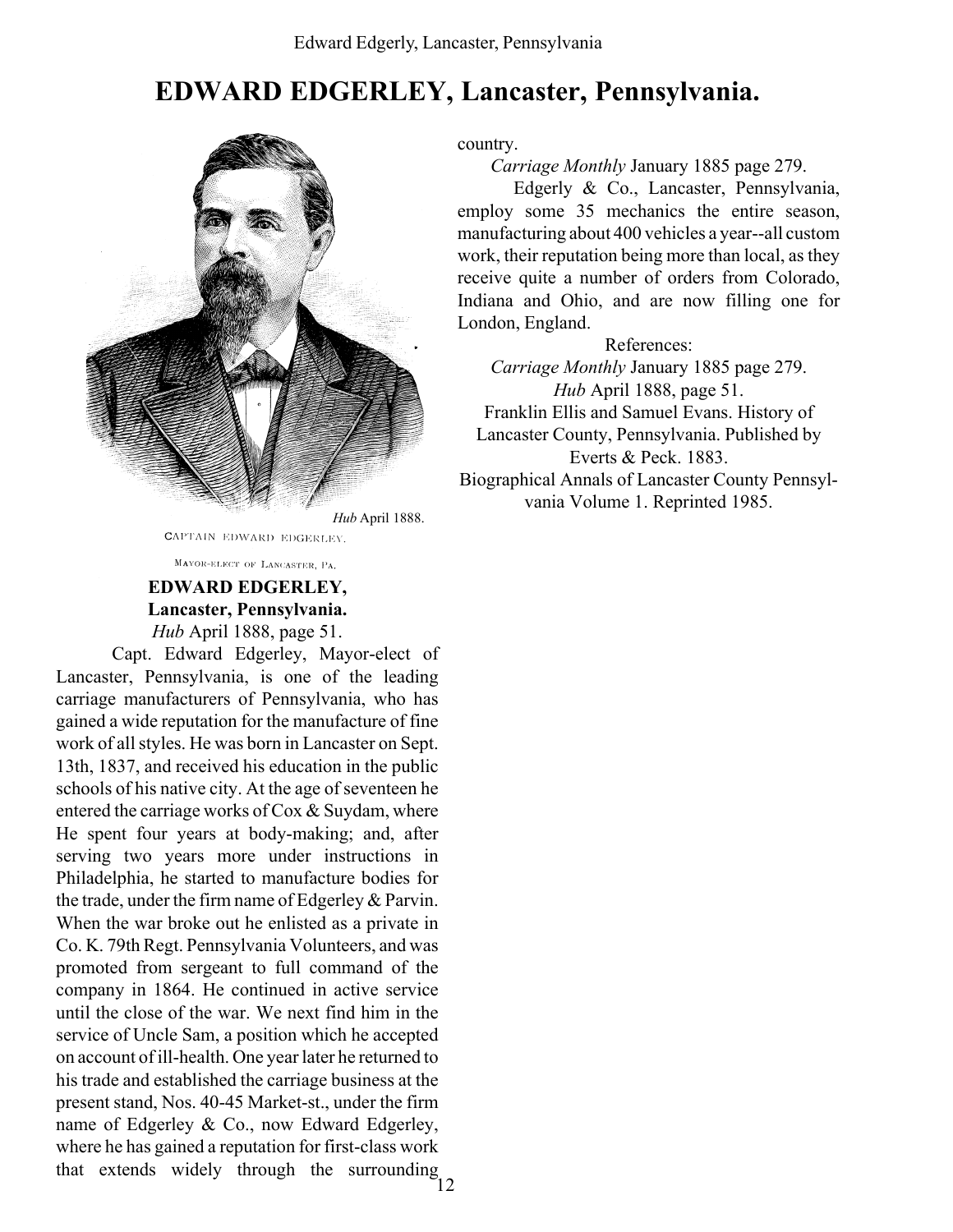

EDGERLY TOP BUGGY. PLATE No. 3.-HALF INCH SCALE.-Explanation on Page 1. Engraved expressly for the Coach-Makers' International Journal.

### Plate No. 3. EDGERLY TOP BUGGY.

### Coach-makers' International Journal October 1871.

A very desirable style of deep side Buggy, having the luxury of doors in the sides, and furnished by Edgerly & Co., Lancaster, Pennsylvania. The body we believe is the workmanship of Conrad Cann, a noted body maker formerly of Philadelphia. The deep sided buggy body is deservedly popular, but with many persons-especially ladies-objections are urged to the difficulty experienced in entering and retiring from the body with solid sides. The doors remove the objections at once, and when closed do not mar the beauty of the body.

Dimensions.—Hubs: 3 7/8 by  $6\frac{1}{2}$ . Point band: 2 5/8. Back band: 3<sup>1</sup>/<sub>4</sub>. Spokes: 1 inch: Tire: 7/ 8 by 3-16, steel. Axles steel. Wheels: 3 feet 11 and 4 feet 2 inches. Springs:  $1\frac{3}{4}$ , 4 plates. Width of body on top: 29 inches, on bottom 28 inches. Width of Bows: 39 inches. Body and Seat -Square Corners.

Painting: Body: Black. Carriage part: Dark Carmine, Striped, Black and Gold.